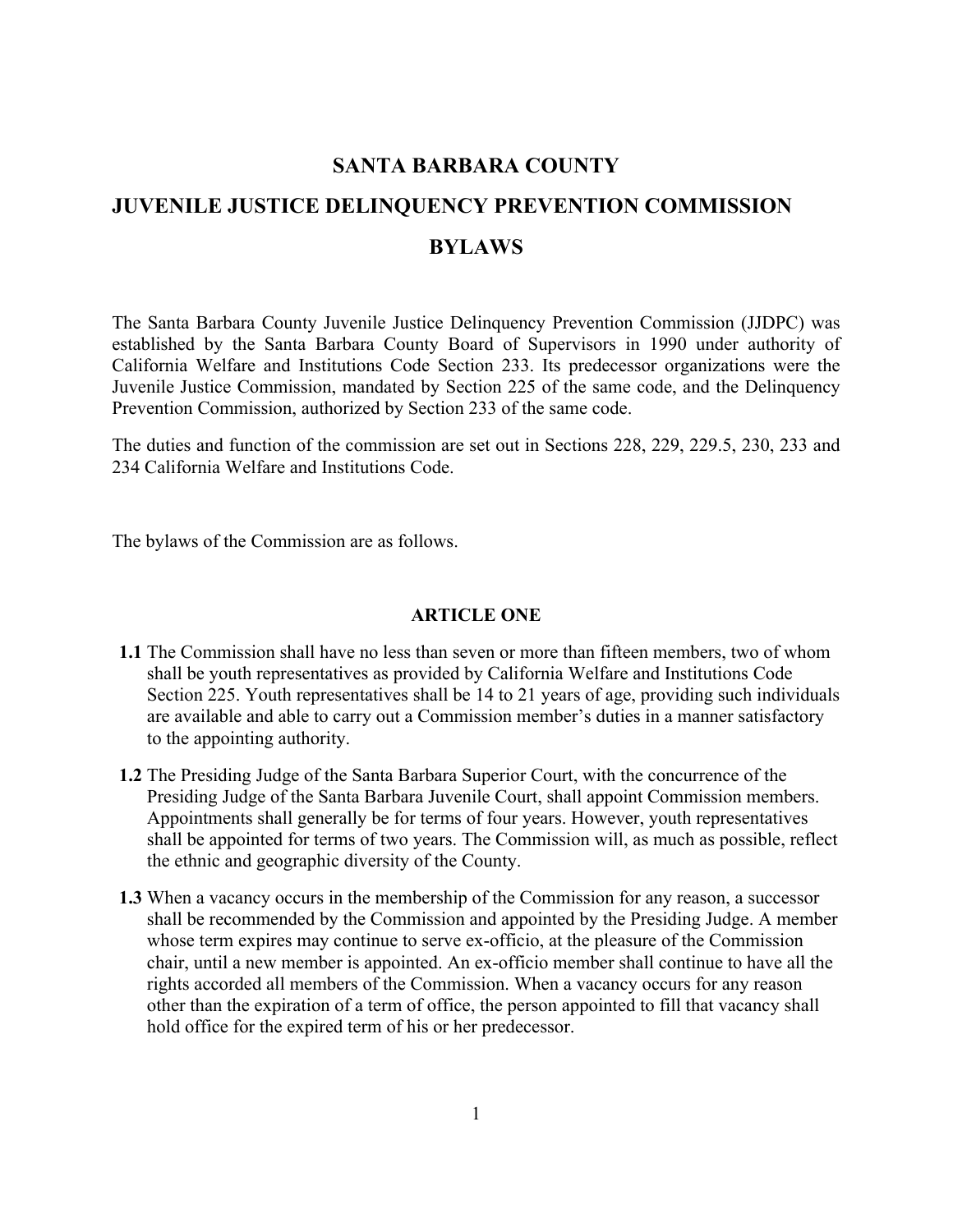- 1.4 The Commission may by majority vote recommend to the Presor<br>of any candidate for membership on the Commission or the re<br>commissioner whose term has expired.<br>1.5 All commissioners shall be citizens of the United States, **1.4** The Commission may by majority vote recommend to the Presiding Judge the appointment of any candidate for membership on the Commission or the reappointment of any commissioner whose term has expired.
	- **1.5** All commissioners shall be citizens of the United States, the State of California, and the County of Santa Barbara.
	- **1.6** Members of the Commission are required to attend all regular meetings unless excused for good cause by the Chair or the Executive Committee. Attendance shall be taken and recorded in the minutes of each meeting.
	- **1.7** When any commissioner accumulates three unexcused absences during a single fiscal year, the Executive Committee of the Commission shall review that commissioner's participation, and may recommend that the full Commission further review it. Following that review, the full Commission may by a simple majority vote recommend that the Presiding Judge terminate the commissioner's membership.

### **ARTICLE TWO**

- **2.1** The officers of the Commission shall be the Chair, two Vice-Chairs, and the Secretary-Treasurer.
- **2.2** Nominations for any officer position may be made by any commissioner, with the prior consent of the nominee. The Chair shall appoint a Nominating Committee of at least three commissioners to nominate officers at the annual election and to nominate people to fill any vacancy in an officer position.
- **2.3** Annual election of officers shall be held at the Commission's regular December meeting. Nominations will be made at the October meeting. Officers' terms shall be for one year beginning January 1. No officer shall serve more than two consecutive terms in the same office, but may be re-elected to that office one year after completing a second consecutive term. The second term may be extended upon a majority vote of the **Commission**
- **2.4** The officers shall constitute the Executive Committee of the Commission.
- **2.5** Any officer may be removed from office for good cause by a two-thirds vote of the full Commission. Good cause may include three or more unexcused absences from regular meetings of the Commission, violation of these bylaws, or other conduct that undermines the Commission's work. Before any vote to remove an officer, the commissioner in question shall have the opportunity to address the full Commission and discuss or contest the grounds asserted for removal.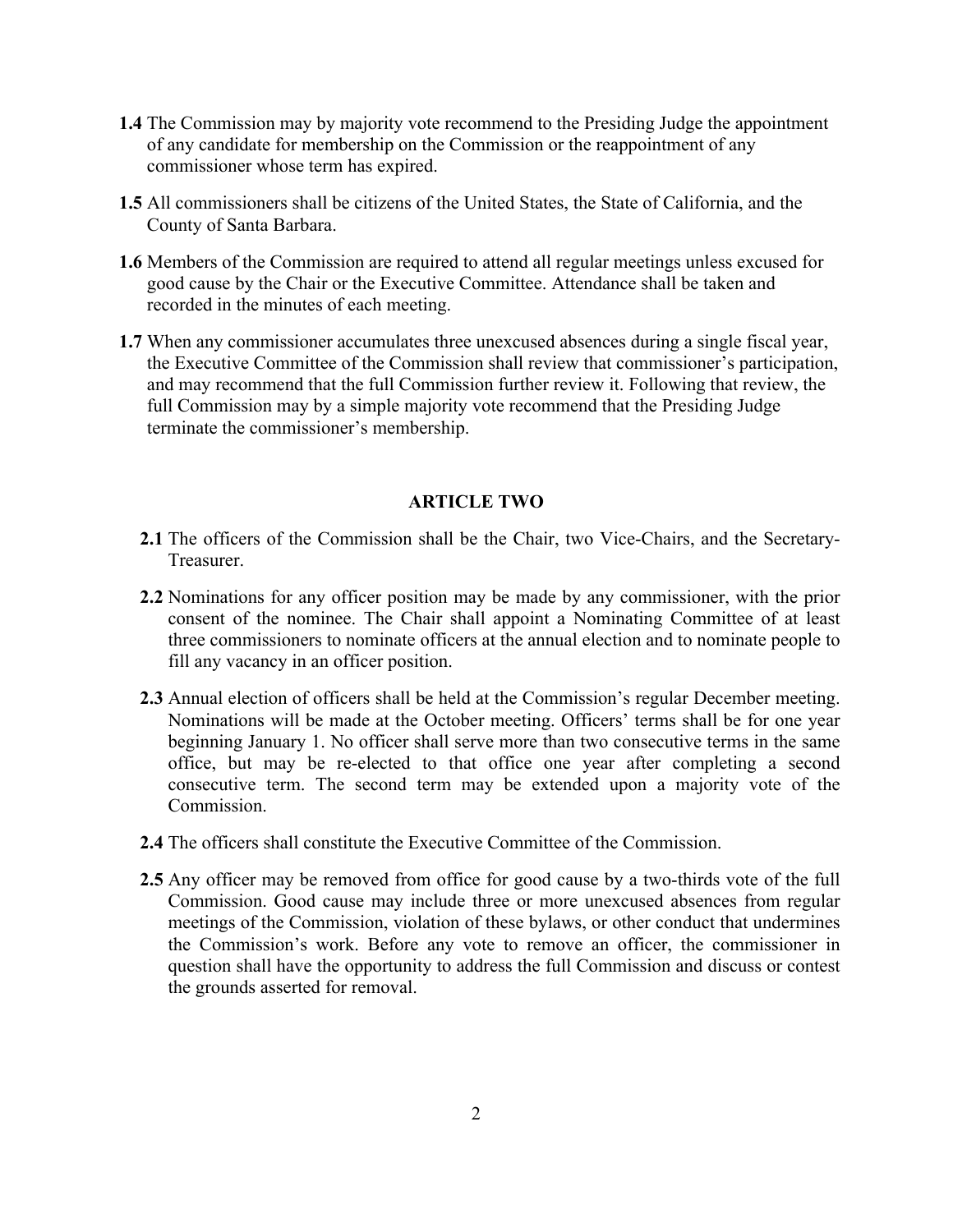### **ARTICLE THREE**

- **ARTICLE THREE**<br>
3.1 The Commission shall meet periodically as determined by<br>
times per year. Regular meetings of the Commission shall<br>
12 Thursday of the month unless otherwise ordered by the Cha<br>
2.2 All JJDPC meetings s **3.1** The Commission shall meet periodically as determined by the Chair, but no less than six times per year. Regular meetings of the Commission shall generally be held on the fourth Thursday of the month unless otherwise ordered by the Chair or the Executive Committee.
	- **3.2** All JJDPC meetings shall be open meetings as required by statute except that the Commission, when necessary, may hold closed meetings on juvenile justice matters as provided by Section 11121 of the California Government Code.
	- **3.3** Locations of meetings shall be determined by the Chair or the Executive Committee, with reasonable efforts to schedule them throughout Santa Barbara County.
	- **3.4** Special meetings may be called by the Chair or the Executive Committee.
	- **3.5** At any Commission meeting, a quorum is a simple majority of the current members of the Commission.
	- **3.6** Meetings shall be conducted under the rules contained in the current edition of *Robert's Rule of Order,* except where those rules are not consistent with these bylaws or any special rules or order that the Commission may adopt.
	- **3.7** The Executive Committee shall have authority to act for the Commission between meetings. The Executive Committee shall keep minutes of its meetings and report its actions to the next meeting of the full Commission.

# **ARTICLE FOUR**

The Commission's work is largely accomplished through individual committees working on projects and tasks assigned by the Chair. All commissioners are expected to participate in this work. The committees shall be proposed by the Chair and approved by a simple majority of the Commission members.

# **ARTICLE FIVE**

Public statements, including press or media releases of information on behalf of the Commission, shall be issued only by the Chair or his or her designee. However, nothing in this section shall be construed to prevent commissioners from publicly expressing themselves about juvenile justice or delinquency prevention matters. Such individual statements should include a disclaimer that the commissioner is speaking only in a personal capacity and not as a representative or spokesperson of the Commission.

# **ARTICLE SIX**